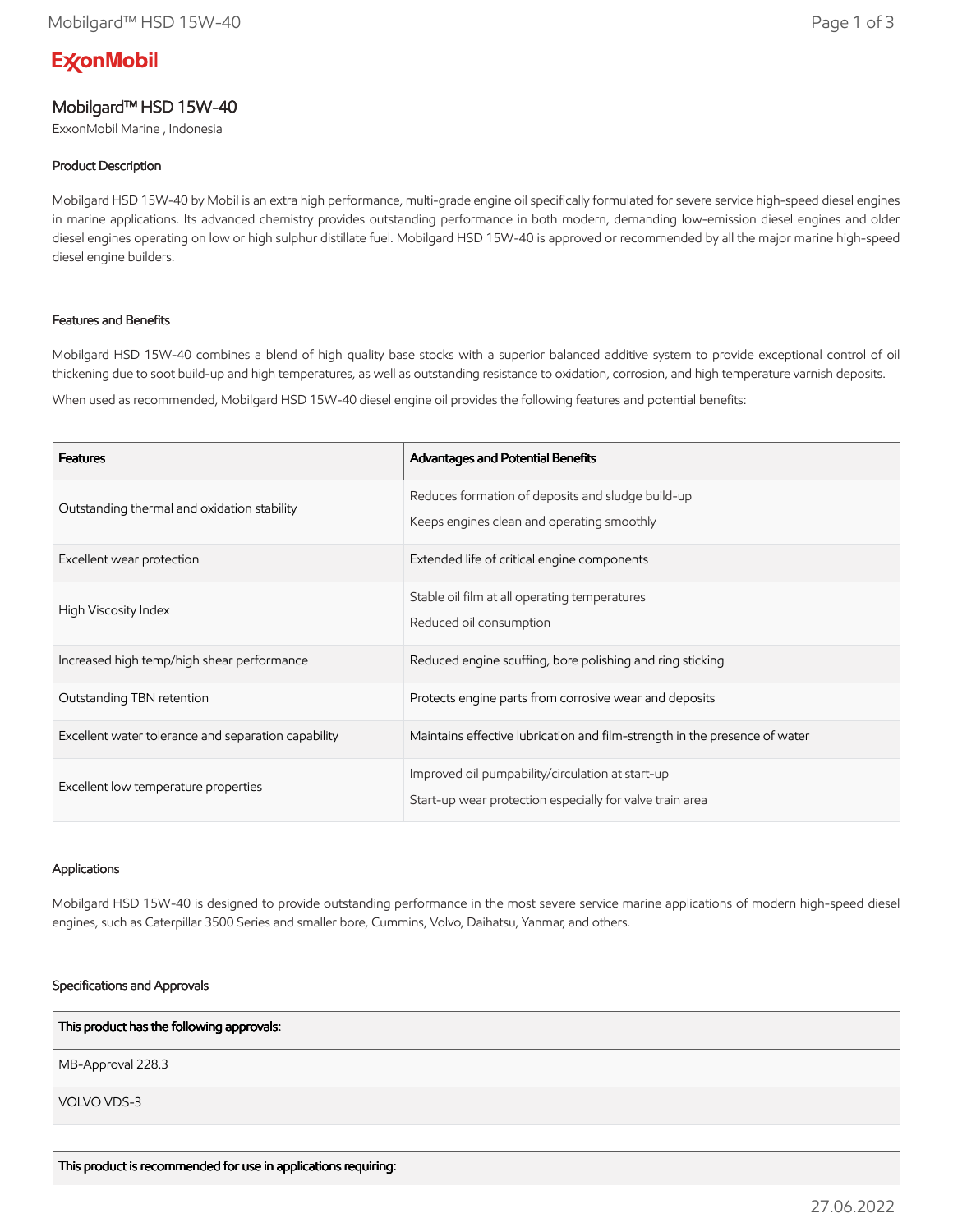| This product is recommended for use in applications requiring: |
|----------------------------------------------------------------|
| API CF                                                         |
| API CF-4                                                       |
| API CG-4                                                       |
| MAN M 3275-1                                                   |
| Cummins CES 20071                                              |
| Cummins CES 20072                                              |
| Detroit 7SE 270 (4-STROKE CYCLE)                               |

| This product meets or exceeds the requirements of: |
|----------------------------------------------------|
| API CH-4                                           |
| API CI-4                                           |
| API SJ                                             |
| API SL                                             |
| Cummins CES 20076                                  |
| Cummins CES 20077                                  |
| ACEA E7                                            |
| <b>CATERPILLAR ECF-2</b>                           |

# Properties and Specifications

| Property                                      |            |
|-----------------------------------------------|------------|
| Grade                                         | SAE 15W-40 |
| Ash, Sulfated, mass%, ASTM D874               | 1.1        |
| Flash Point, °C, ASTM D92                     | 227        |
| Kinematic Viscosity @ 100 C, mm2/s, ASTM D445 | 14.2       |
| Kinematic Viscosity @ 40 C, mm2/s, ASTM D445  | 105        |
| Pour Point, °C, ASTM D97                      | $-33$      |
| Specific Gravity, 15 C/15 C, ASTM D4052       | 0.881      |
| Total Base Number, mgKOH/g, ASTM D2896        | 10         |
| Viscosity Index, ASTM D2270                   | 138        |